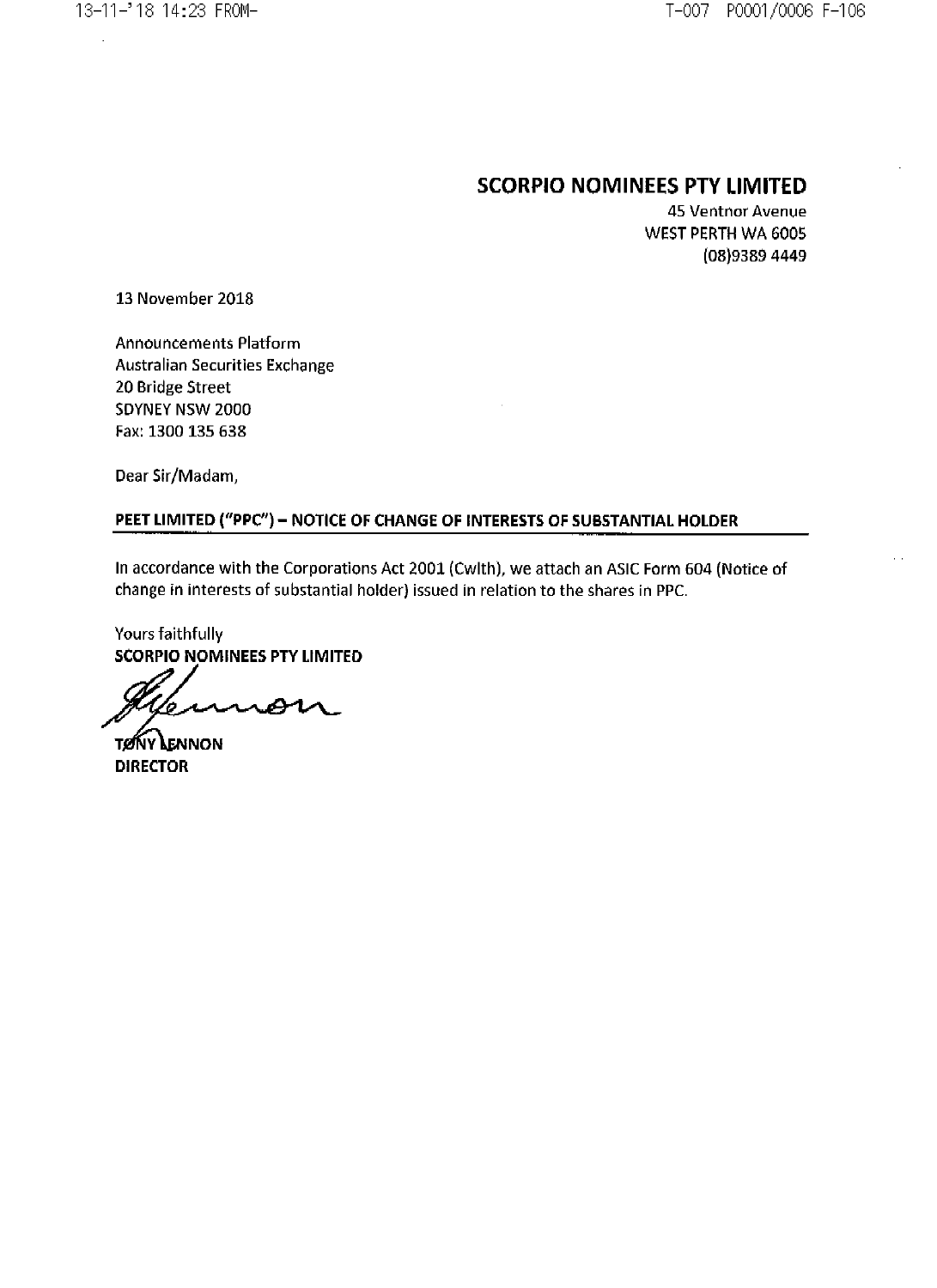13-11-'18 14:23 FROM-

#### $T-007$ P0002/0006 F-106

604 page 1/2 15 July 2001

# Form 604

÷

**Corporations Act 2001** Section 671B

# Notice of change of interests of substantial holder

| To. Company Name/Scheme | Peet Limited     |
|-------------------------|------------------|
| ACN/ARSN                | ACN: 008 665 834 |
|                         | .                |

### 1. Details of substantial holder(1)

| Name                     | Scorpio Nominees Pty Ltd and Associates |
|--------------------------|-----------------------------------------|
| ACN/ARSN (if applicable) | ACN: 008 801 821                        |
|                          |                                         |

| There was a change in the interests of the<br>substantial holder on | 09 / 11 / 2018 |
|---------------------------------------------------------------------|----------------|
| The previous notice was given to the company on                     | 14 / 11 / 2018 |
| The previous notice was dated                                       | 14 / 11 / 2018 |

ł

### 2. Previous and present voting power

The total number of votes attached to all the voting shares in the company or voting interests in the scheme that the substantial holder or an associate (2) had a relevant interest (3) in when last required, and when now r

| Class of securities (4)    | Previous notice |                  | Present notice  |                  |
|----------------------------|-----------------|------------------|-----------------|------------------|
|                            | Person's votes  | Voting power (5) | Person's votes! | Voting power (5) |
| Fully paid ordinary shares | 92.299.388      | 19.40%           | 99.156.523      | 20.50%           |
|                            |                 |                  |                 |                  |

### 3. Changes in relevant interests

Particulars of each change in, or change in the nature of, a relevant interest of the substantial holder or an associate in voting securities of the company or scheme, since the substantial holder was last required to give

| Date of<br>change | Person whose<br>relevant interest<br>changed | Nature of<br>change (6) | Consideration<br>given in relation<br>to change (7) | Class and<br>number of<br>securities<br>affected | Person's votes<br>affected |
|-------------------|----------------------------------------------|-------------------------|-----------------------------------------------------|--------------------------------------------------|----------------------------|
|                   | Refer to Annexure A                          |                         |                                                     |                                                  |                            |
|                   |                                              |                         |                                                     |                                                  |                            |
|                   |                                              |                         |                                                     |                                                  |                            |

### 4. Present relevant interests

Particulars of each relevant interest of the substantial holder in voting securities after the change are as follows:

| Hotder of<br>relevant<br>interest | Registered<br>holder of<br>securities | Person entitled<br>to be registered<br>as holder (8) | Nature of<br>relevant<br>interest (6) | Class and<br>number of<br>securities | Person's votes |
|-----------------------------------|---------------------------------------|------------------------------------------------------|---------------------------------------|--------------------------------------|----------------|
|                                   | Refer to Annexure B                   |                                                      |                                       |                                      |                |
|                                   |                                       |                                                      |                                       |                                      |                |
|                                   |                                       |                                                      |                                       |                                      |                |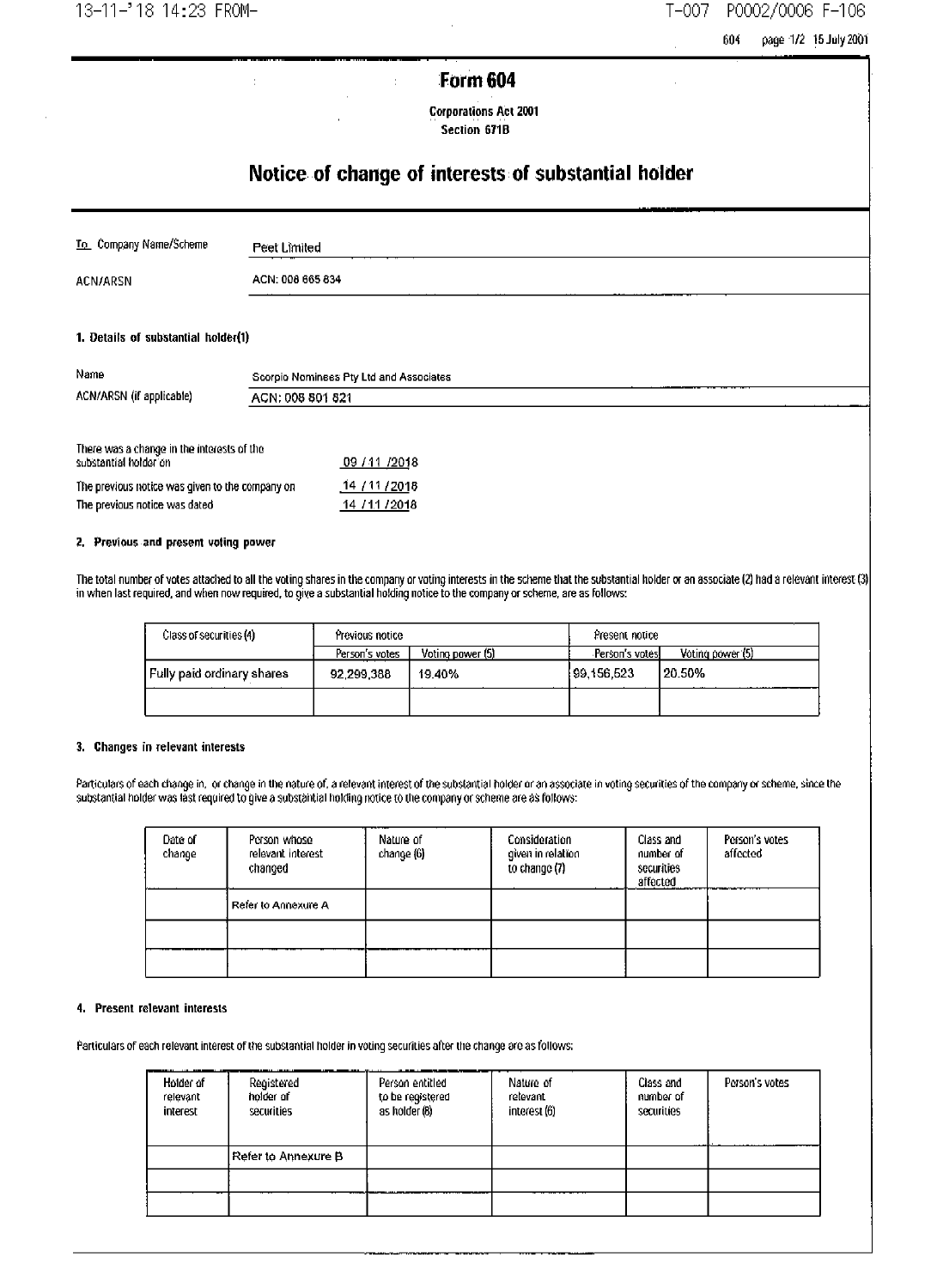#### T-007 P0003/0006 F-106

page 2/2 15 July 2001 604

### 5. Changes in association

The ocrsons who have become associates (2) of, ceased to be associates of, or have changed the nature of their association (9) with, the substantial holder in relation to voting interests in the company or scheme are as follows:

| Name and ACN/ARSN (if applicable) | ------------<br>Nature of association<br>________ |
|-----------------------------------|---------------------------------------------------|
| N/A                               | N/A<br>والمستحدث                                  |
| ________                          | .                                                 |

#### 6. Addresses

The addresses of persons named in this form are as follows:

| Name                | _____<br>Address |                       |  |
|---------------------|------------------|-----------------------|--|
| Refer to Annexure C |                  | _____________________ |  |
| ------              |                  |                       |  |

### **Signature**

| print name ANTHONY WAYNE LENNON | capacity<br><b>DIRECTOR</b>                    |
|---------------------------------|------------------------------------------------|
| sign here<br>Vennon             | $\left(11/201\right)$<br>137<br>date<br>$\sim$ |
|                                 |                                                |

### DIRECTIONS

- $(1)$ If there are a number of substantial holders with similar or related relevant interests (eq. a corporation and its related corporations, or the manager and trusteo of an equity trust), the names could be included in an annexure to the form. If the relevant interests of a group of persons are essentially similar, they may be referred to throughout the form as a specifically named group if the membership of each group, with the names and addresses of members is clearly set out in paragraph 6 of the form.
- See the definition of "associate" in section 9 of the Corporations Act 2001.  $\omega$
- $\left( 3\right)$ See the definition of "relevant interest" in sections 608 and 671B(7) of the Corporations Act 2001.
- $(4)$ The voting shares of a company constitute one class unless divided into separate classes.
- The person's votes divided by the total votes in the body corporate or scheme multiplied by 100.  $(5)$
- Include details of:  $<sup>6</sup>$ </sup>
	- any relevant agreement or other circumstances because of which the change in relevant interest occurred. If subsection 671B(4) applies, a copy of any (a) document setting out the terms of any relevant agreement, and a statement by the person giving full and accurate details of any contract, scheme or arrangement, must accompany this form, together with a written statement certifying this contract, scheme or arrangement; and
	- any qualification of the power of a person to exercise, control the exercise of, or influence the exercise of, the voting powers or 'disposal of the securities to  $<sub>0</sub>$ </sub> which the relevant interest relates (indicating clearly the particular securities to which the qualification applies).

See the definition of "relevant agreement" in section 9 of the Corporations Act 2001.

- $(7)$ Details of the consideration must include any and all benefits, money and other, that any person from whom a relevant interest was acquired has, or may, becom e entitled to receive in relation to that acquisition. Details must be included even if the benefit is conditional on the happening or not of a contingency. Details must be included of any benefit paid on behalf of the substantial holder or its associate in relation to the acquisitions, even if they are not paid directly to the person from whom the relevant interest was acquired.
- $(8)$ If the substantial holder is unable to determine the identity of the person (eq. if the relevant interest arises because of an option) write "unknown".
- $(9)$ Give details, if appropriate, of the present association and any change in that association since the last substantial holding notice.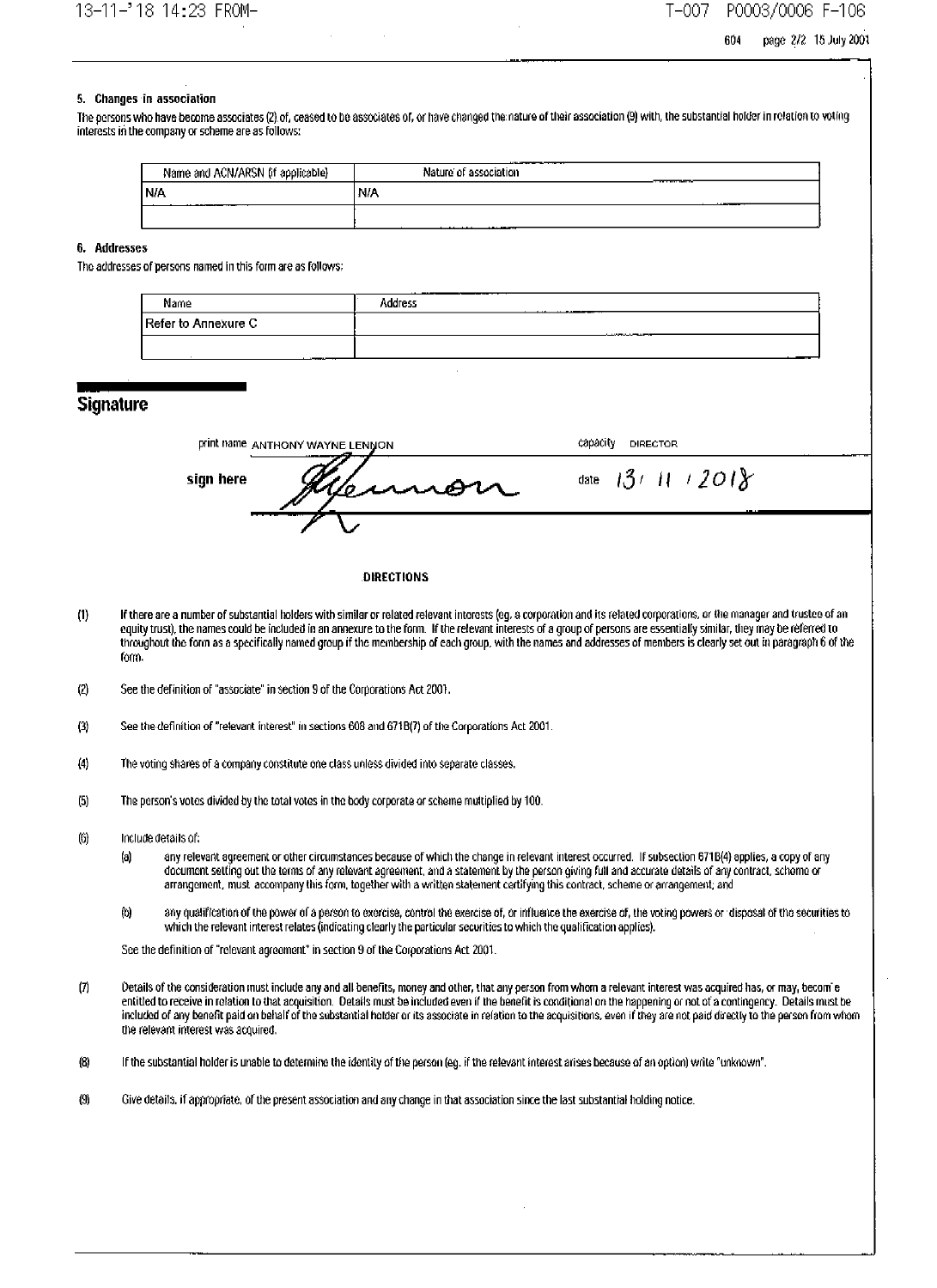$\sim 10$ 

### THIS IS ANNEXURE A OF 1 PAGE REFERRED TO IN FORM 604 :

 $\bar{\beta}$ 

 $\mathcal{A}^{\text{max}}_{\text{max}}$  and  $\mathcal{A}^{\text{max}}_{\text{max}}$ 

 $\sim$  .

### **SCORPIO NOMINEES PTY LIMITED & ASSOCIATES**

| $\sim$<br>$\sim$ $\sim$ |                                                       |                              |     |                                                     |                                        |                                  |                            |
|-------------------------|-------------------------------------------------------|------------------------------|-----|-----------------------------------------------------|----------------------------------------|----------------------------------|----------------------------|
| Date of<br>Change       | Person whose relevant interest changed                | . Nature of<br>change        |     | <b>Consideration given in</b><br>relation to change | <b>Class of securities</b><br>affected | Number of<br>securities affected | Person's votes<br>affected |
| $05-12-14$              | <b>Gwenvth Lennon</b>                                 | Sale                         | \$  | 11,500                                              | <b>Ordinary shares</b>                 | $-10,000$                        | $-10,000$                  |
| 12-12-14                | Anthony Wayne Lennon                                  | Acquisition                  | \$  |                                                     | 15,000 Ordinary shares                 | 13,514                           | 13,514                     |
| 12-12-14                | Gwenyth Lennon                                        | Acquisition                  | \$  | 15,000                                              | Ordinary shares                        | 13,514                           | 13,514                     |
| 12-12-14                | Scorpio Nominees Pty Ltd <gwenton trust=""></gwenton> | <b>Acquisition</b>           | \$  | 15,000                                              | Ordinary shares                        | -13,514                          | 13,514                     |
| 12-12-14                | Golden Years Holdings Pty Ltd <a lennon="" w=""></a>  | Acquisition                  | \$  |                                                     | 15,000 - Ordinary shares               | 13,514                           | 13,514                     |
| $12 - 12 - 14$          | Rebecca Lennon and Anthony Wayne Lennon               | Acquisition                  | s   |                                                     | 15,000 Ordinary shares                 | 13,514                           | 13,514                     |
| 23-12-14                | Scorpio Nominees Pty Ltd <gwenton trust=""></gwenton> | <b>Acquisition</b>           | \$  | 7,000,000                                           | Ordinary shares                        | 6,306,306                        | 5,306,306                  |
| 17-04-15                | Gwenyth Lennon                                        | Acquisition                  | \$  |                                                     | 32,410 Ordinary shares                 | 27,815                           | 27,815                     |
| $04 - 11 - 15$          | Jody Lennon and Anthony Wayne Lennon                  | Acquisition                  | \$  |                                                     | 950,000 TOrdinary shares               | 855,856                          | 855,856                    |
| $04 - 11 - 15$          | Nicholas Lennon and Anthony Wayne Lennon              | <b>Acquisition</b>           | \$  | 650,000                                             | Ordinary shares                        | 585,586                          | 585,586                    |
| $04 - 11 - 15$          | Scorpio Nominees Pty Ltd <gwenton trust=""></gwenton> | Sale                         | \$  |                                                     | 2,300,000 Ordinary shares              | -2.072.073                       | $-2,072,073$               |
| 04-11-15                | Golden Years Holdings Pty Ltd <a lennon="" w=""></a>  | Acquisition<br>Redemption of | Ś   |                                                     | 700,000 Ordinary shares                | 630,631                          | 630,631                    |
|                         |                                                       | Convertible                  |     |                                                     | Ordinary shares                        |                                  |                            |
| 07-06-16                | Anthony Wayne Lennon                                  | <b>Notes</b>                 | \$  |                                                     | 60,000 equivalent                      | $-26,667$                        | $-26,667$                  |
| 01-09-16                | · Gwenyth Lennon                                      | Sale:                        | \$, | 9,900                                               | Ordinary shares                        | $-10,000$                        | $-10,000$                  |
| 27-02-17                | Lennon Family Charitable Fund Pty Ltd                 | <b>Acquisition</b>           | Ś   | 452,352                                             | Ordinary shares                        | 502,111                          | 502,111                    |
|                         |                                                       |                              |     |                                                     |                                        | 6,857,135                        | 6,857,135                  |

 $\label{eq:2.1} \frac{1}{\sqrt{2}}\sum_{i=1}^n\frac{1}{\sqrt{2}}\left(\frac{1}{\sqrt{2}}\right)^2\left(\frac{1}{\sqrt{2}}\right)^2\left(\frac{1}{\sqrt{2}}\right)^2.$ 

 $\sim$ 

 $\label{eq:2} \frac{1}{2} \sum_{i=1}^n \frac{1}{2} \sum_{j=1}^n \frac{1}{2} \sum_{j=1}^n \frac{1}{2} \sum_{j=1}^n \frac{1}{2} \sum_{j=1}^n \frac{1}{2} \sum_{j=1}^n \frac{1}{2} \sum_{j=1}^n \frac{1}{2} \sum_{j=1}^n \frac{1}{2} \sum_{j=1}^n \frac{1}{2} \sum_{j=1}^n \frac{1}{2} \sum_{j=1}^n \frac{1}{2} \sum_{j=1}^n \frac{1}{2} \sum_{j=1}^n \frac{1}{$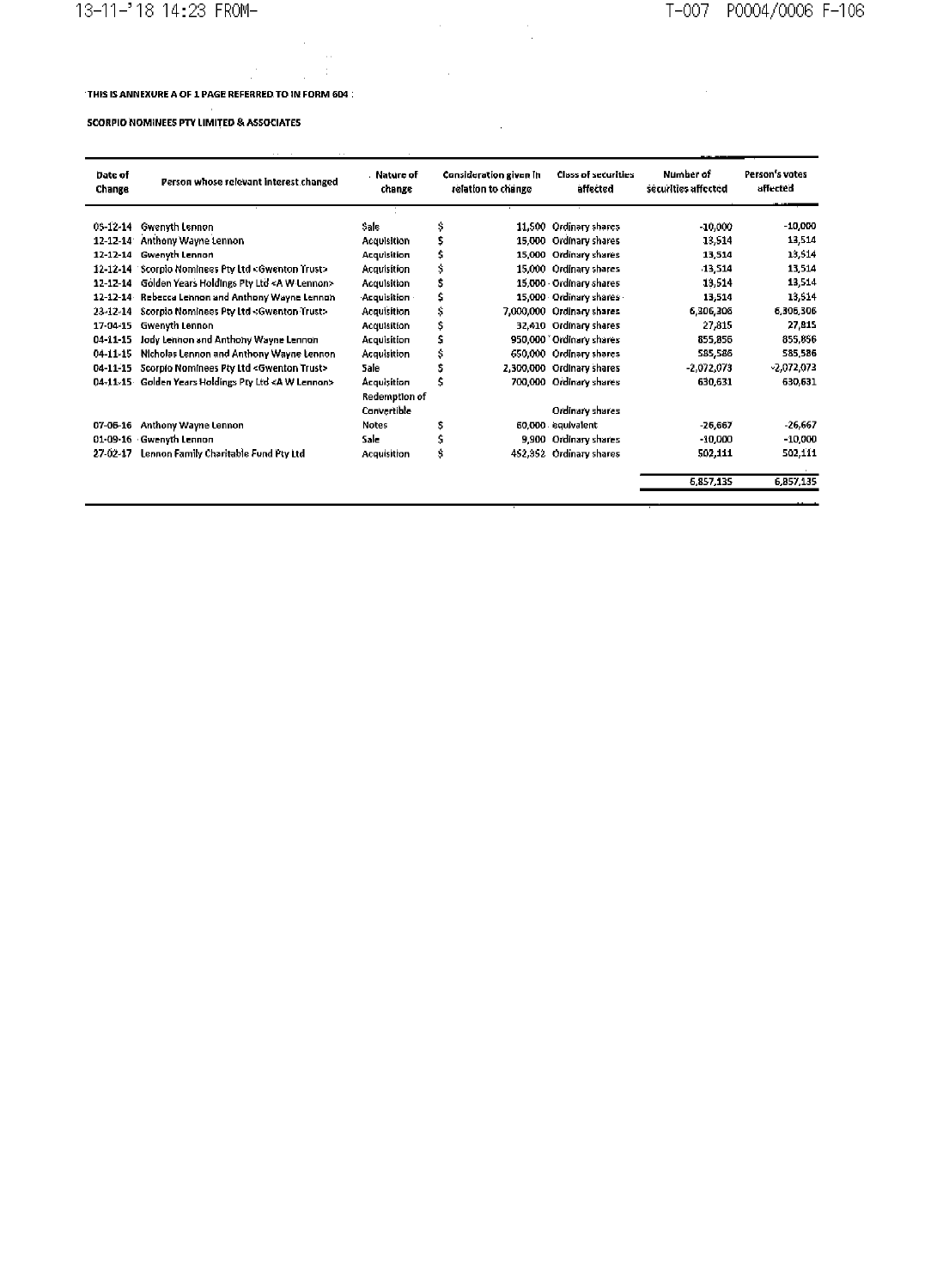# 13-11-'18 14:24 FROM- $\ddot{\phantom{0}}$

# T-007 P0005/0006 F-106

 $\hat{\boldsymbol{\beta}}$ 

## THIS IS ANNEXURE B OF 1 PAGE REFERRED TO IN FORM 604

### **SCORPIO NOMINEES PTY LIMITED & ASSOCIATES**

 $\sim$ 

| Registered holder of securities          | Person entitled<br>to bo<br>rexistered as<br>holder | Nature of relevant<br>Interest |                                                                                                                                                                             |            | Person's votes                           |
|------------------------------------------|-----------------------------------------------------|--------------------------------|-----------------------------------------------------------------------------------------------------------------------------------------------------------------------------|------------|------------------------------------------|
| Scorpio Nominees Pty Ltd.                |                                                     |                                | Ordinary shares                                                                                                                                                             | 86,582,419 | 86.582.433                               |
| <b>Gwenyth Lennon</b>                    |                                                     |                                | Ordinary shares                                                                                                                                                             | 2,372.881  | 2.372,881                                |
| Rebecca Lennon and Anthony Wayne Lennon  |                                                     |                                | Ordinary shares                                                                                                                                                             | 78,462     | 78.462                                   |
| Anthony Wayne Lennon                     |                                                     |                                | Ordinary shares                                                                                                                                                             | 54.007     | 54,007                                   |
| Golden Years Holdings Pty Ltd            |                                                     |                                | Ordinary shares                                                                                                                                                             | 8.125.187  | 8.125.187                                |
| Jody Lennon and Anthony Wayne Lennon     |                                                     |                                | Ordinary shares                                                                                                                                                             | 855,856    | 855,856                                  |
| Nicholas Lennon and Anthony Wayne Lennon |                                                     |                                | Ordinary shares                                                                                                                                                             | 585,586    | \$85,585                                 |
| Lennon Family Charitable Fund Pty Ltd    |                                                     |                                | Ordinary shares                                                                                                                                                             | 502.111    | 502,111                                  |
|                                          |                                                     |                                | Registered holder<br>Registered holder<br>Registered holder<br>Registered holder<br>Recistered holder<br>Registered holder<br><b>Registered holder</b><br>Renistered holder |            | Class of seculrites Number of securities |

 $\sim 10^{-1}$ 

 $\mathcal{A}^{\text{max}}_{\text{max}}$ 

 $\sim 10^6$ 

 $\sim 10^{11}$ 

l,

 $\mathcal{L}_{\mathcal{A}}$ 

 $\hat{\mathcal{A}}$ 

 $\mathcal{A}$